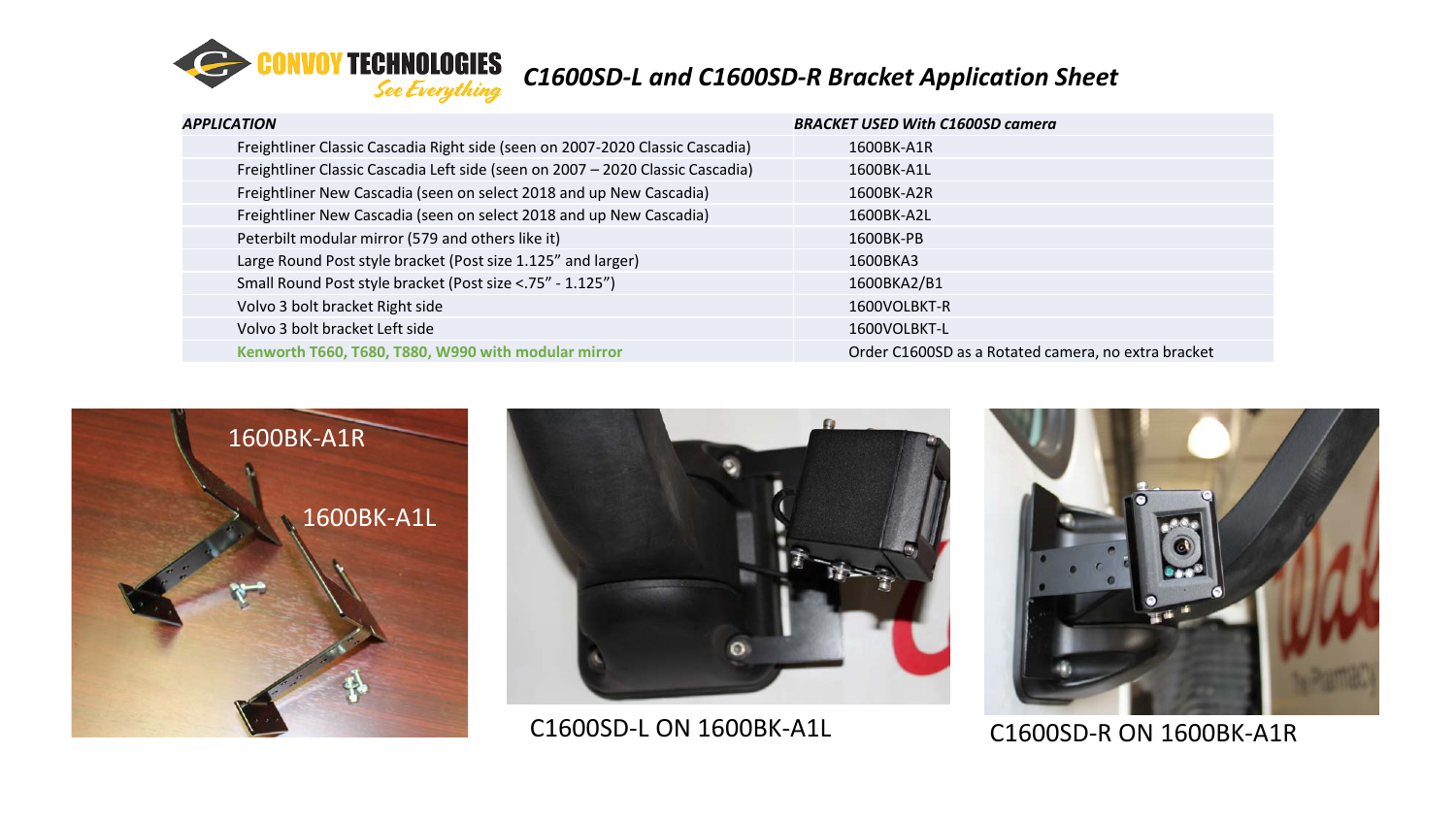

| APPLICATION |                                                                                | <b>BRACKET USED With C1600SD camera</b>             |  |
|-------------|--------------------------------------------------------------------------------|-----------------------------------------------------|--|
|             | Freightliner Classic Cascadia Right side (seen on 2007-2020 Classic Cascadia)  | 1600BK-A1R                                          |  |
|             | Freightliner Classic Cascadia Left side (seen on 2007 - 2020 Classic Cascadia) | 1600BK-A1L                                          |  |
|             | Freightliner New Cascadia (seen on select 2018 and up New Cascadia)            | 1600BK-A2R                                          |  |
|             | Freightliner New Cascadia (seen on select 2018 and up New Cascadia)            | 1600BK-A2L                                          |  |
|             | Peterbilt modular mirror (579 and others like it)                              | 1600BK-PB                                           |  |
|             | Large Round Post style bracket (Post size 1.125" and larger)                   | 1600BKA3                                            |  |
|             | Small Round Post style bracket (Post size <. 75" - 1.125")                     | 1600BKA2/B1                                         |  |
|             | Volvo 3 bolt bracket Right side                                                | 1600VOLBKT-R                                        |  |
|             | Volvo 3 bolt bracket Left side                                                 | 1600VOLBKT-L                                        |  |
|             | Kenworth T660, T680, T880, W990 with modular mirror                            | Order C1600SD as a Rotated camera, no extra bracket |  |
|             |                                                                                |                                                     |  |





C1600SD-L ON 1600BK-A2L C1600SD-R ON 1600BK-A2R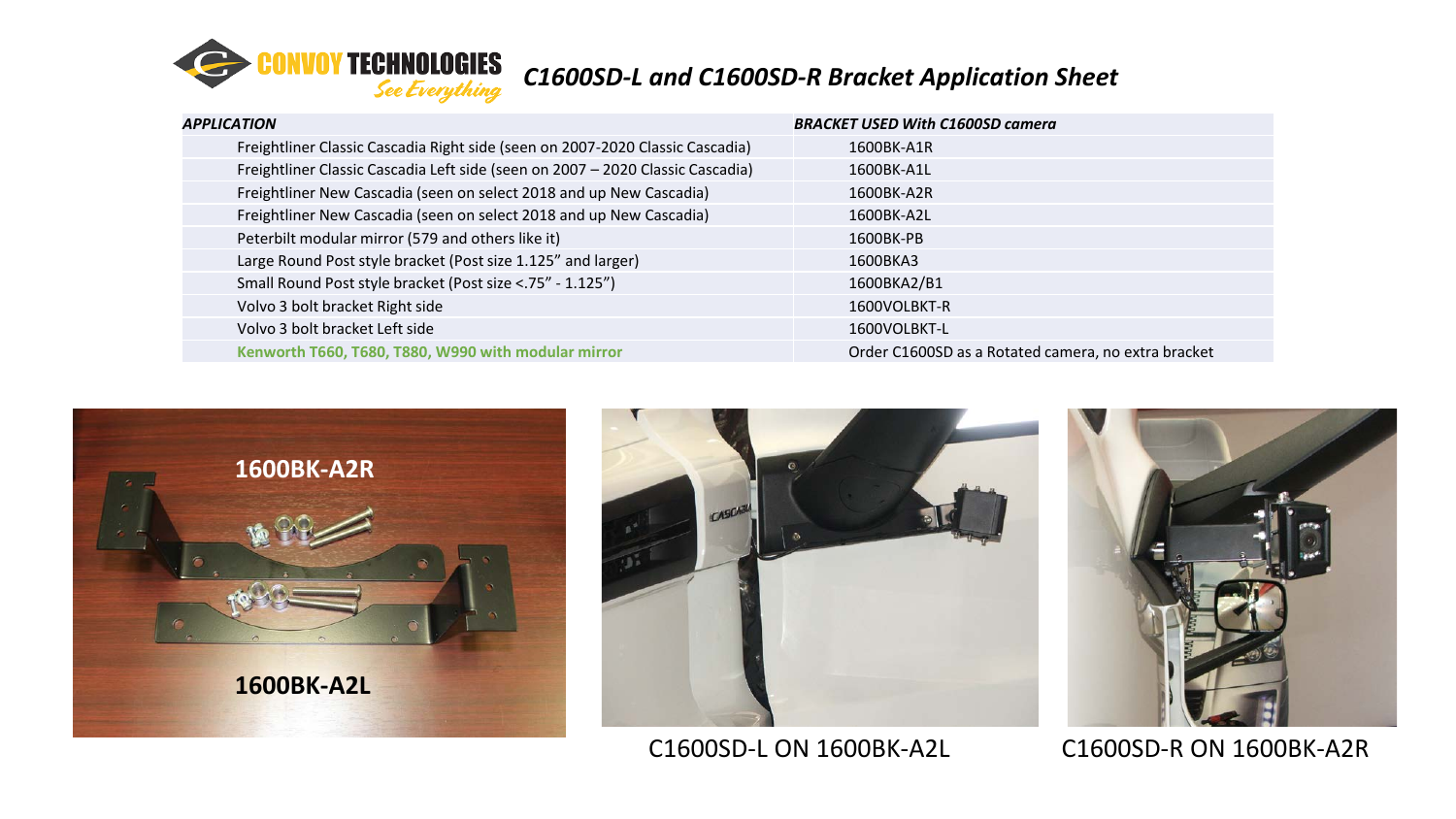

| APPLICATION |                                                                                | <b>BRACKET USED With C1600SD camera</b>             |  |
|-------------|--------------------------------------------------------------------------------|-----------------------------------------------------|--|
|             | Freightliner Classic Cascadia Right side (seen on 2007-2020 Classic Cascadia)  | 1600BK-A1R                                          |  |
|             | Freightliner Classic Cascadia Left side (seen on 2007 - 2020 Classic Cascadia) | 1600BK-A1L                                          |  |
|             | Freightliner New Cascadia (seen on select 2018 and up New Cascadia)            | 1600BK-A2R                                          |  |
|             | Freightliner New Cascadia (seen on select 2018 and up New Cascadia)            | 1600BK-A2L                                          |  |
|             | Peterbilt modular mirror (579 and others like it)                              | 1600BK-PB                                           |  |
|             | Large Round Post style bracket (Post size 1.125" and larger)                   | 1600BKA3                                            |  |
|             | Small Round Post style bracket (Post size <. 75" - 1.125")                     | 1600BKA2/B1                                         |  |
|             | Volvo 3 bolt bracket Right side                                                | 1600VOLBKT-R                                        |  |
|             | Volvo 3 bolt bracket Left side                                                 | 1600VOLBKT-L                                        |  |
|             | Kenworth T660, T680, T880, W990 with modular mirror                            | Order C1600SD as a Rotated camera, no extra bracket |  |
|             |                                                                                |                                                     |  |





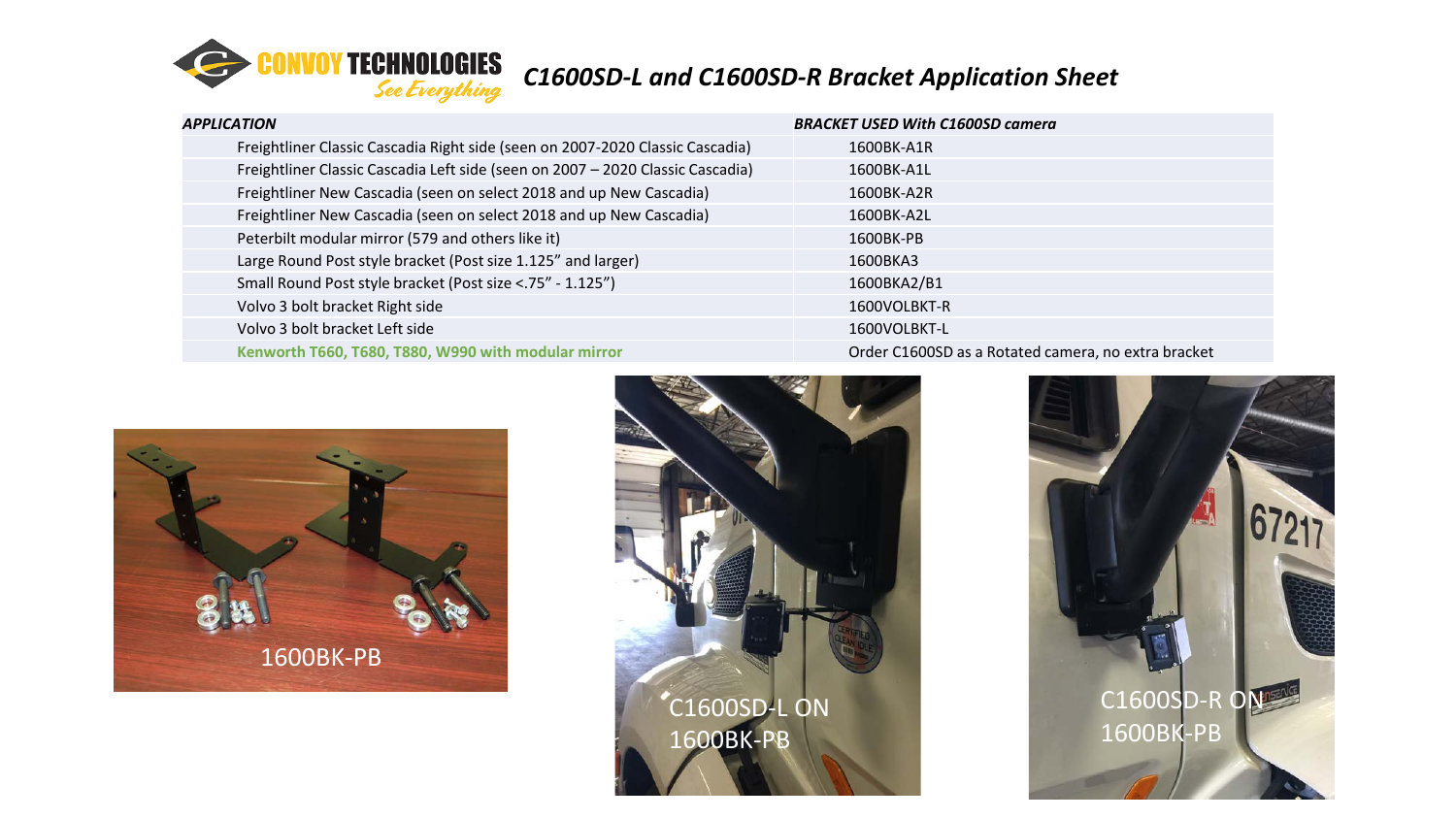

| APPLICATION                                                                    | <b>BRACKET USED With C1600SD camera</b>             |
|--------------------------------------------------------------------------------|-----------------------------------------------------|
| Freightliner Classic Cascadia Right side (seen on 2007-2020 Classic Cascadia)  | 1600BK-A1R                                          |
| Freightliner Classic Cascadia Left side (seen on 2007 - 2020 Classic Cascadia) | 1600BK-A1L                                          |
| Freightliner New Cascadia (seen on select 2018 and up New Cascadia)            | 1600BK-A2R                                          |
| Freightliner New Cascadia (seen on select 2018 and up New Cascadia)            | 1600BK-A2L                                          |
| Peterbilt modular mirror (579 and others like it)                              | 1600BK-PB                                           |
| Large Round Post style bracket (Post size 1.125" and larger)                   | 1600BKA3                                            |
| Small Round Post style bracket (Post size <. 75" - 1.125")                     | 1600BKA2/B1                                         |
| Volvo 3 bolt bracket Right side                                                | 1600VOLBKT-R                                        |
| Volvo 3 bolt bracket Left side                                                 | 1600VOLBKT-L                                        |
| Kenworth T660, T680, T880, W990 with modular mirror                            | Order C1600SD as a Rotated camera, no extra bracket |



1600BKA3

C1600SD-R ON 1600BKA3



1600BKA2/B1



C1600SD-R ON 1600BKA2/B1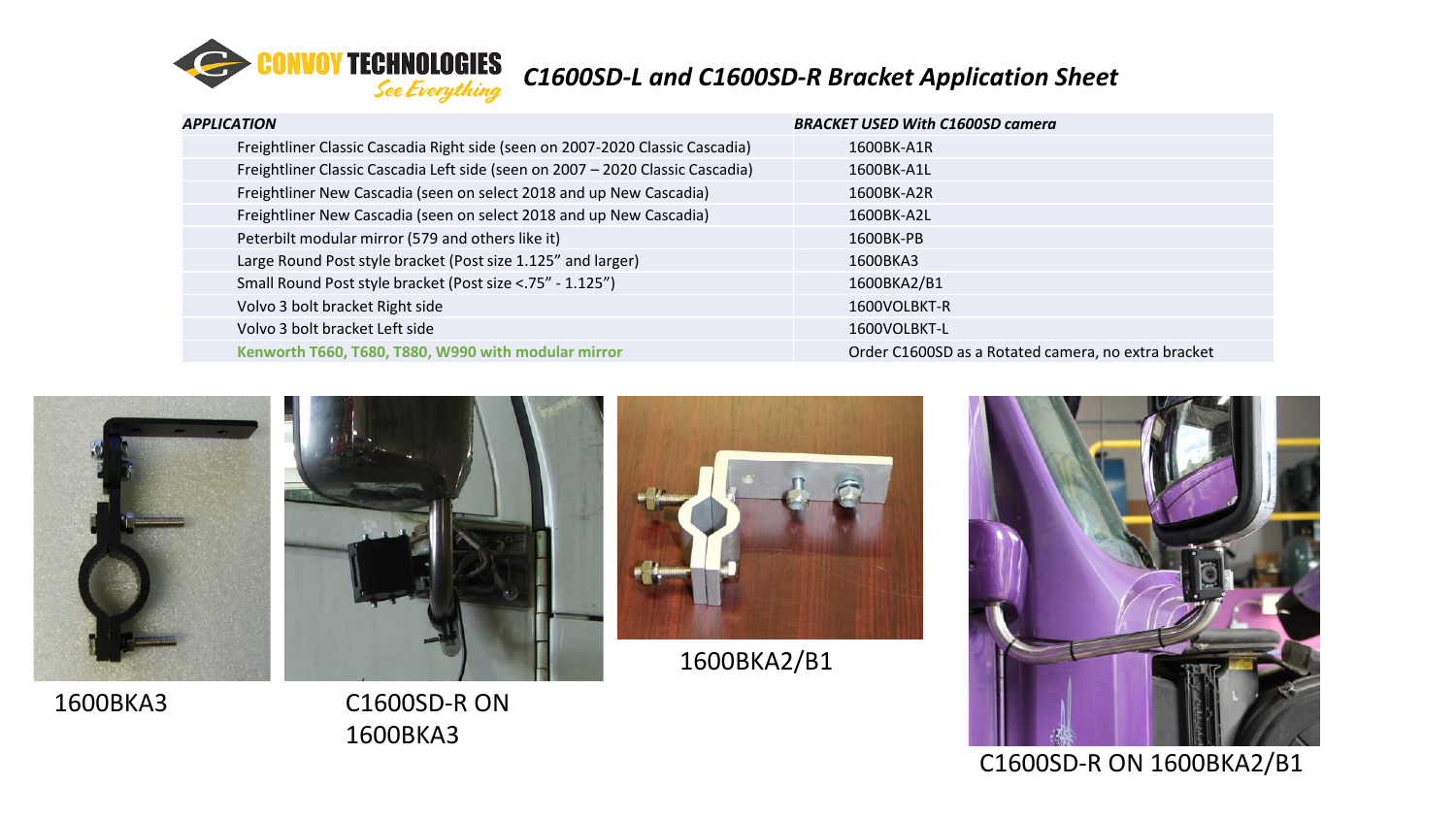

| APPLICATION |                                                                                | <b>BRACKET USED With C1600SD camera</b>             |  |
|-------------|--------------------------------------------------------------------------------|-----------------------------------------------------|--|
|             | Freightliner Classic Cascadia Right side (seen on 2007-2020 Classic Cascadia)  | 1600BK-A1R                                          |  |
|             | Freightliner Classic Cascadia Left side (seen on 2007 - 2020 Classic Cascadia) | 1600BK-A1L                                          |  |
|             | Freightliner New Cascadia (seen on select 2018 and up New Cascadia)            | 1600BK-A2R                                          |  |
|             | Freightliner New Cascadia (seen on select 2018 and up New Cascadia)            | 1600BK-A2L                                          |  |
|             | Peterbilt modular mirror (579 and others like it)                              | 1600BK-PB                                           |  |
|             | Large Round Post style bracket (Post size 1.125" and larger)                   | 1600BKA3                                            |  |
|             | Small Round Post style bracket (Post size <. 75" - 1.125")                     | 1600BKA2/B1                                         |  |
|             | Volvo 3 bolt bracket Right side                                                | 1600VOLBKT-R                                        |  |
|             | Volvo 3 bolt bracket Left side                                                 | 1600VOLBKT-L                                        |  |
|             | Kenworth T660, T680, T880, W990 with modular mirror                            | Order C1600SD as a Rotated camera, no extra bracket |  |
|             |                                                                                |                                                     |  |

### **1600VOLBKT-L**



C1600SD-R ON 1600VOLBKT-R

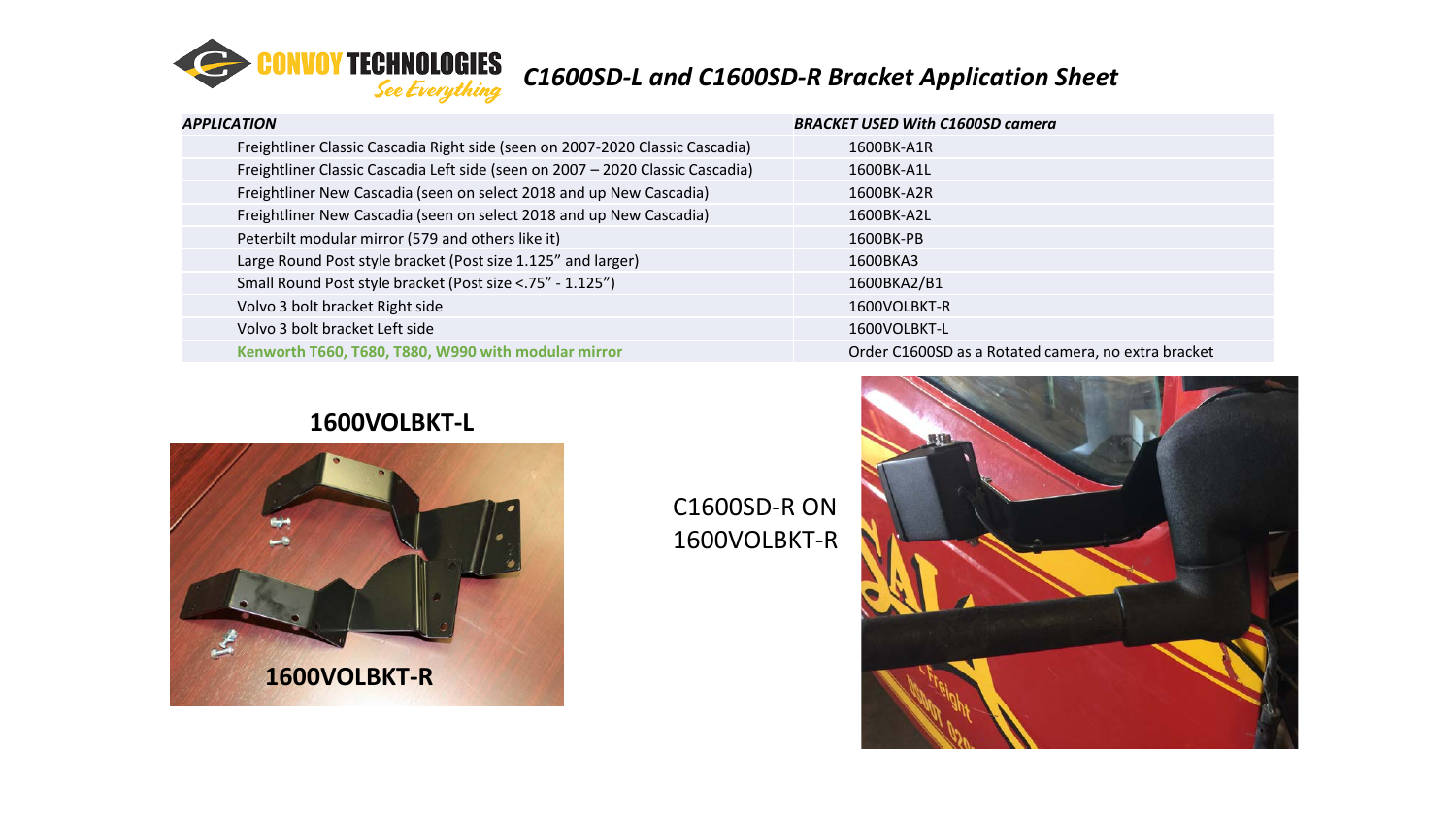

| APPLICATION |                                                                                | <b>BRACKET USED With C1600SD camera</b>             |
|-------------|--------------------------------------------------------------------------------|-----------------------------------------------------|
|             | Freightliner Classic Cascadia Right side (seen on 2007-2020 Classic Cascadia)  | 1600BK-A1R                                          |
|             | Freightliner Classic Cascadia Left side (seen on 2007 - 2020 Classic Cascadia) | 1600BK-A1L                                          |
|             | Freightliner New Cascadia (seen on select 2018 and up New Cascadia)            | 1600BK-A2R                                          |
|             | Freightliner New Cascadia (seen on select 2018 and up New Cascadia)            | 1600BK-A2L                                          |
|             | Peterbilt modular mirror (579 and others like it)                              | 1600BK-PB                                           |
|             | Large Round Post style bracket (Post size 1.125" and larger)                   | 1600BKA3                                            |
|             | Small Round Post style bracket (Post size <. 75" - 1.125")                     | 1600BKA2/B1                                         |
|             | Volvo 3 bolt bracket Right side                                                | 1600VOLBKT-R                                        |
|             | Volvo 3 bolt bracket Left side                                                 | 1600VOLBKT-L                                        |
|             | Kenworth T660, T680, T880, W990 with modular mirror                            | Order C1600SD as a Rotated camera, no extra bracket |







**C1600SD with Camera Board Rotated 90deg mounted on Kenworth T680 C1600SD on**